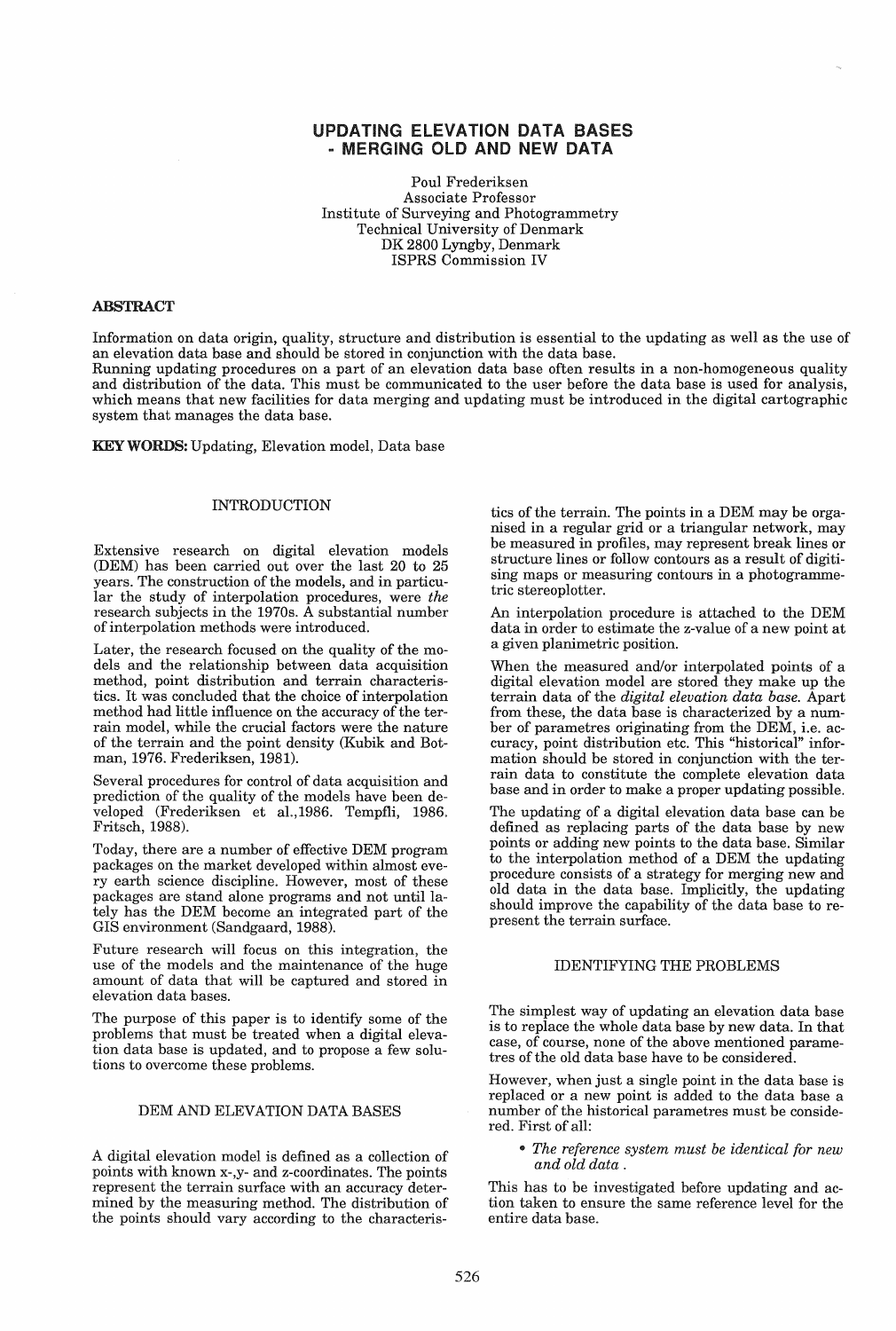Normally, an updating takes place in a limited part of the data base initiated by the requirement of a higher quality of the z-values. In that case:

• The quality of the updated database is non-ho*mogeneous.* 

The updating may be motivated by the desire for a higher point density in a specific area, or a grid model is updated by merging the grid with a cartographic data base comprising z-values of the measured entities such as roads and houses. This will probably have the effect that:

#### <sup>411</sup>*The point density varies in the data base*

The data acquisition method for the new points can determine a point distribution which leads to a data structure different from the original database. For instance, the data base may be organised in a grid and the new data may originate from the measurements of a technical map. Consequently:

<sup>411</sup>*The data structure varies in the data base* 

Some of these problems can be illustrated by the analysis of the updating process of a grid data base.

## THE GRID DATA BASE

Besides general information on reference system, time and method of data acquisition the grid data base is characterized by the following parametres:

- III *Grid spacing*
- III *Grid orientation*
- " *Point accuracy*

The grid spacing is often the same in both directions forming a square grid. However, the spacing may change across the data base due to data acquisition method or sampling stategy. Progressive sampling (Charif and Makarovic, 1988) and Fourier transformations (Frederiksen, 1981) are examples of sampling and prediction procedures introduced in order to achieve an optimal grid spacing. In both cases, the grid spacing will vary according to the type of terrain and the accuracy requirements.

Normally, the grid is oriented parallel to the x- and yaxis of the reference system, a procedure which also facilitates the use of the data base as regards interpolation and extraction of data.

Basically, the accuracy of the z-values is related to the accuracy of the planimetric positions of the acquired points, but in this context, the quality of the elevation data base is considered to be dependent on the z-values only.

The most evident advantage of a grid data base is the data structure. Data can be compressed, for instance by run-length coding, and only the z-values need to be stored in conjunction with the above mentioned characteristics. This holds as long as the grid size does not change. If the grid size varies from one part of the data base to another, the compressed data storage can only be preserved if additional information specifying the locations of the changes of the grid size is stored.



## *Figure 1.*

*New data captured to update the elevation data base in a limited area may be organised in a grid with orientation, spacing or accuracy differing from the original data base. Irregularly distributed elevation data must be considered as well.* 

If the grid orientation of the new data differs from the grid of the data base, or if the new data are irregularly distributed, an interpolation procedure must be introduced to accomodate the grid data structure, either in order to preserve the original grid spacing of the data base or to define a grid with a new spacing in the updated area.

#### OLD AND NEW DATA

Independently of the structure of the new data it, must be decided whether the new data will replace the old data or whether both data sets will contribute to the updated data base.

In case the new data are sampled at the same positions as the points of the existing data base, two possibilities exist:

- <sup>411</sup>*The new z-values can replace the old data at the grid points* or
- " *New and old data can be merged to a new estimate of the height.*

In case the new z-values are sampled in a grid with a spacing differing from the data base but with the same orientation the old data can be rejected and the updated area will simply consist of the new grid data.

In any other case, an interpolation procedure has to be introduced to preserve the grid structure. A number of strategies are available for the updating:

- New data can be interpolated to the data base *grid and the old data rejected.*
- <sup>411</sup>*New data can be interpolated to the data base grid and merged with old data.*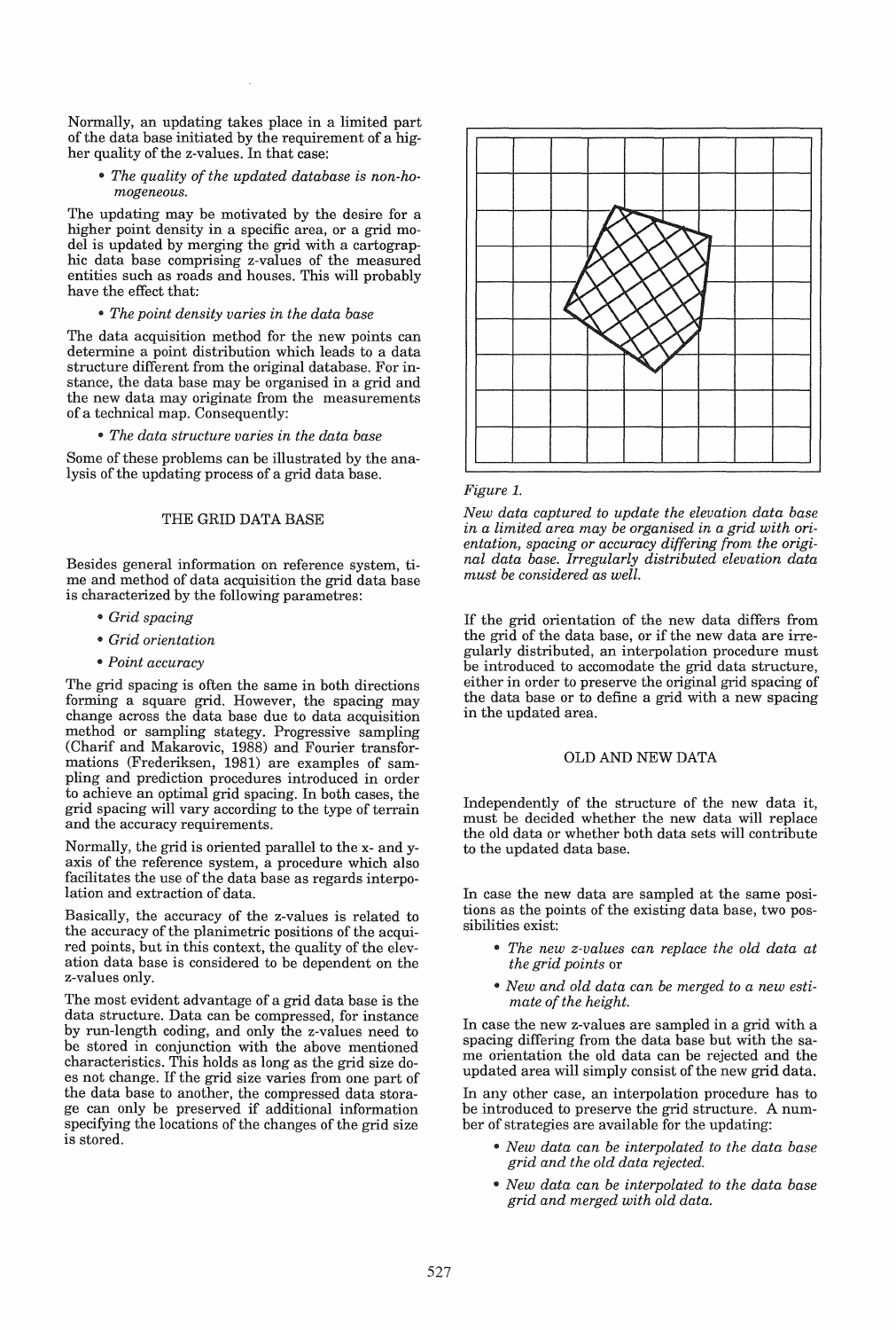- .. *New data can be interpolated to a new grid spacing and old data rejected.*
- .. *New and old data can be interpolated to a new grid spacing and merged.*

Half of the above listed updating strategies include rejection of existing data from the data base and replacement with new sampled z-values. This may be a critical action since the old data still contain information on the terrain and can contribute to the data base. Of course, old data must be rejected if the elevation data base is updated in an area where any activity has changed the shape and the elevation of the terrain. However, an updating often takes place because new data of a higher quality or density are available in a limited area without any changes of the terrain surface.

The most general situation occurs when new and old data are interpolated to a new grid and merged. This involves 2 interpolations and a merging operation between the interpolated data and can be desribed as

$$
z_{base} = a \cdot z_{0,int} + b \cdot z_{n,int} \tag{1}
$$

where  $\rm z_{base}$  denotes z-values in the updated data base,  $z_{0, int}$  are old z-values and  $z_{n, int}$  new values interpolated to the same grid point. The factors a and b represent the merging operation.

# MERGING OLD AND NEW DATA

It could be claimed that the interpolation and merging should be looked at as a single operation. On the other hand, it is obvious that the construction of a new grid from old grid data and new sampled z-values situated at other positions includes a distance dependent component which in this context is identified as the interpolation procedure. The interpolation of DEM data has been discussed extensively and in great detail by several authors. It should only be mentioned that interpolation in triangular networks (TIN) and least squares prediction seem to be the most popular interpolation methods when a simple linear approach is not sufficient. So, the following discussion will focus on the merging of old and new data, assuming that the z-values have the same position.

In the area to be updated, the merging can be realized by applying a weight function to the old and new data considering the individual accuracies of the data:

$$
z_{base} = w_0 \cdot z_0 + w_n \cdot z_n \tag{2}
$$

A satisfactory solution is the weighted mean value introducing the variances of the two data sets.

$$
z_{\text{base}} = \frac{\frac{1}{\sigma_0^2} z_0 + \frac{1}{\sigma_0^2} z_n}{\frac{1}{\sigma_0^2} + \frac{1}{\sigma_0^2}}
$$
(3)

This approach requires information on the quality of

the existing data base as well as the new data. It is assumed that the variances include contributions from the interpolation if such a procedure is applied.

The weight function works properly in the updating area, and in the case of the new data being significantly better than the existing data base, the new data will dominate the updated data base.

The result is probably a non-homogeneous data base as regards point density, but the quality of the data will also change suddenly when the border between old and new data is crossed. This is illustrated in figure 2 by the change in standard deviation.





*In the updated elevation data base the variance is most likely to change suddenly from one area to another.* 

It is recommended that an overlap is created which can serve as a buffer zone between the existing data base and the updated area. In the buffer zone, a smooth transition between two areas with different variances can be established, while a change in grid spacing, of course, has to be accepted as a discontinuity. In case the old data in the updated area are completely replaced by new data, a "fidelity" measure can be estimated in the buffer zone, and possible discrepancies revealed. Small deviations can be eliminated by an adjustment.

Similar to the interpolation, a distance dependent weight function is introduced across the buffer zone in order to ensure a smooth variance function in the data base. A linear transition is obtained by

$$
z_{buffer} = z_1 \cdot (1 - \frac{x}{b}) + z_2 \cdot (\frac{x}{b}) \tag{4}
$$

where  $z_1 = z_{old}$  and  $z_2 = z_{base}$  from expression (3). The distance from the outer border of the buffer zone is denoted x, and b is the width of the zone. The corresponding standard deviation function is illustrated in figure 4. Obviously, the shape has become smoother,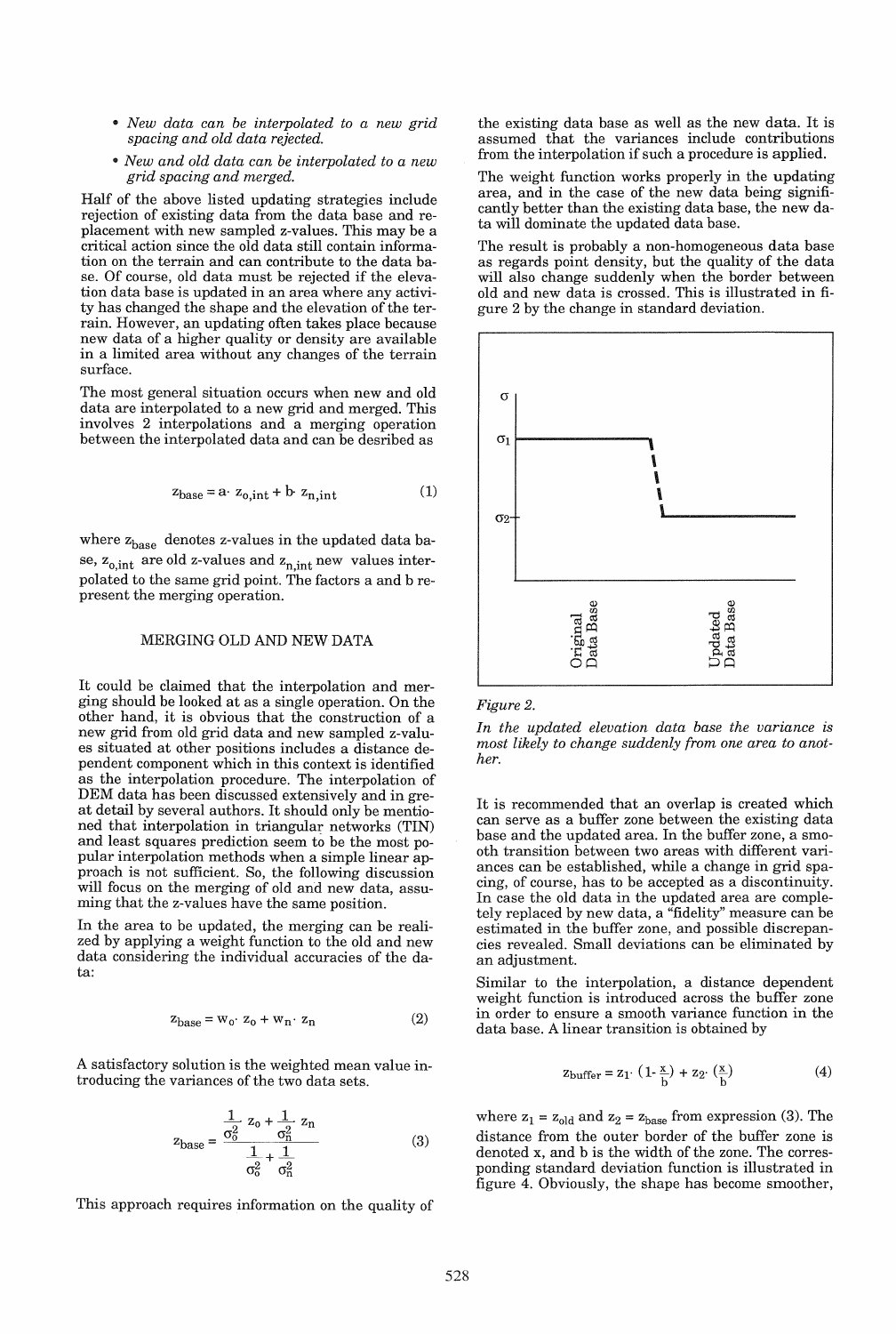



*A buffer zone is established as the transition between the old data base and the updated area.* 

but there are still break points at the borders of the buffer zone. A smoother transition is obtained by the weight function

$$
z_{\text{buffer}} = z_1 \cdot \cos^2(\frac{\pi \cdot x}{2 \cdot b}) + z_2 \cdot \sin^2(\frac{\pi \cdot x}{2 \cdot b}) \tag{5}
$$

which is illustrated in figure 5.



# *Figure 4.*

*The transition curve of the standard deviation as a result of the weights of equation 4.* 





*A smooth transition curve is obtained by applying the weigths of equation 5.* 

## USE OF THE UPDATED ELEVATION DATA BASE

The result of an updating procedure is in most cases a data base with varying grid spacing and accuracy. This will complicate the use of the data base and increase the risk of misuse. Therefore, it is necessary to communicate the non-homogeneity of the data base to the user. Special maps or illustrations attached to the data base can show these variations together with precise table information stored in the data base. In particular, transition zones between different grid sizes and accuracies are potential areas for misuse of the data base.

An automatic warning system could be created for future data bases. An example is the construction of contours where conventional rules for the relation between contour interval and point accuracy could be included in the data extraction module. An alarm should warn the user, if the contour interval required is less than that permitted by the quality of the elevation data. A more drastic solution would be to prevent the construction of contours until the requirements on the contour interval is in accordance with the data quality. It might be helpful for the skilled user and necessary for the unexperienced.

#### **CONCLUSION**

The updated elevation data base is almost always a data base with a more complex structure than the original data base. Point density, accuracy and even data structure may vary within the data base. This accentuates the need for additional information comprising historical data for any step in the creation of the data base. Such information is essential in future updating as well as to the regular user of the data base to prevent misinterpretation of data. The data base software should comprise warning systems or per